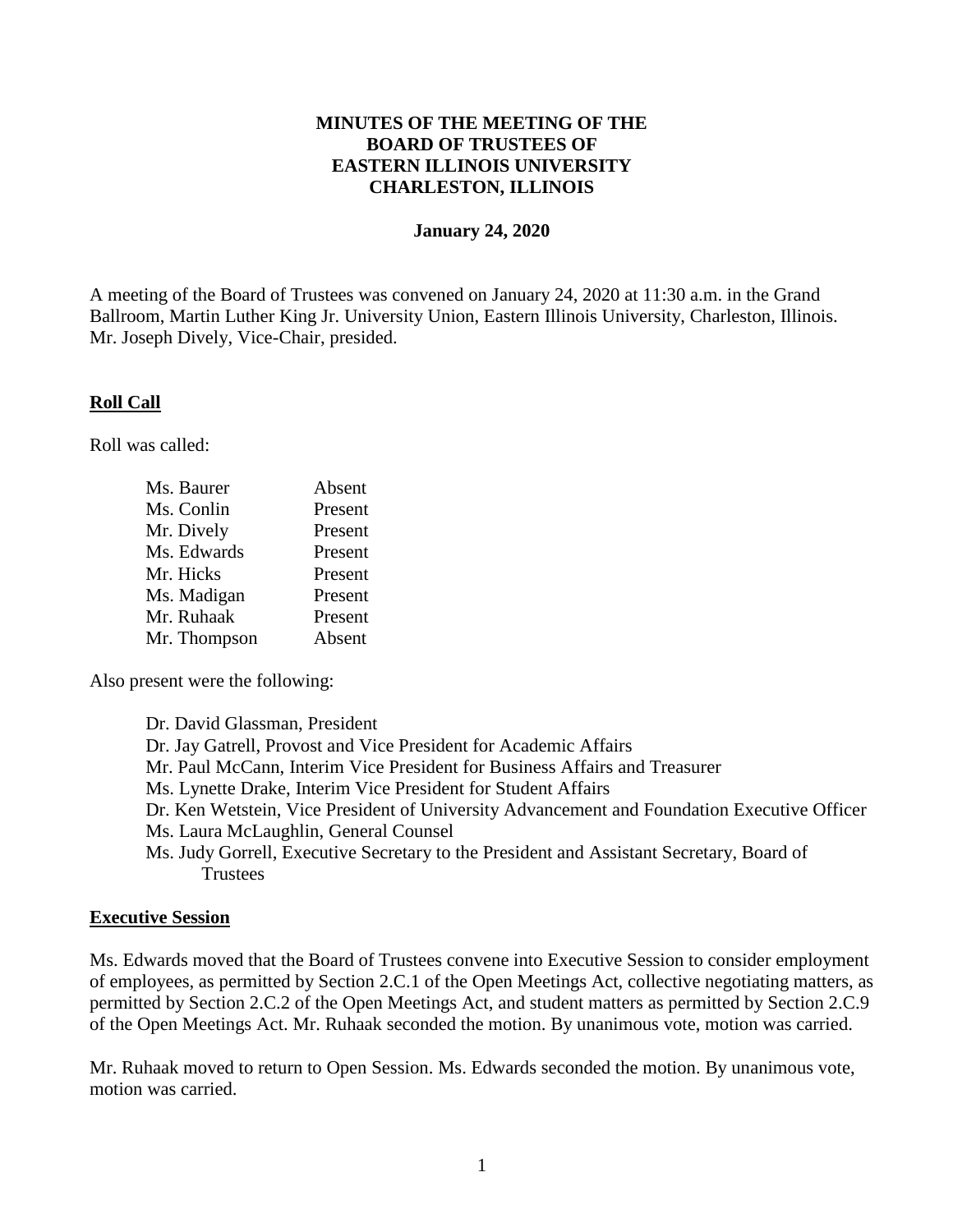# **Information Items**

Mr. Thompson joined the Board meeting by telephone at 1:00 p.m.

## **Report from Board Vice Chair**

Mr. Dively commended this new Board and asked for their indulgence. " Last Spring four new members/trustees were appointed and a new student trustee was elected. We lost our Board Chair and other devoted trustees. I knew Joyce and knew she would be great. I didn't know others and didn't know if they came with an agenda for faculty/staff, for students, the community, for athletics, for fiscal discipline, or for outcomes, The answer is yes to all of those thing, but more importantly, to support the mission of EIU. Mr. Dively said, I couldn't be more pleased with their contributions and passion. I am honored to serve this university and all its stakeholders with you all."

## **Committee Reports**

Executive/Planning Committee – Mr. Joe Dively reported that President Glassman gave a Springfield Update which included new laws and their effect on EIU, such as minimum wage, recreational cannabis, restrooms on campus which now must have changing tables. Mr. Josh Norman gave an Enrollment Management Update which included updates on the Strategic Enrollment Plan, Freshman Connection, Freshman Retention, and Fall 2020 activities. Dr. Glassman updated the Board on the VP for Business Affairs and VP for Student Affairs searches.

Board Relations Committee – Mr. Marty Ruhaak reported that the Board Relations Committee received information about donor statistics, and an update on the plans for the 125<sup>th</sup> Anniversary Celebration. Dr. Wetstein provided an update on the VPUA search. Upcoming Alumni events include Arizona, Florida, and various events throughout Illinois.

Finance/Audit Committee – Ms. Joyce Madigan reported that the Committee received a FY20 Status Report from Mr. McCann and a good presentation from Ms. Leigh Moon, Internal Auditing. Mr. McCann presented the purchase approvals on the agenda as action items for the afternoon – Simulation Lab Equipment, T-Mobile Lease, and an amended purchase approval for WEIU Tower Modifications.

### Board Regulations – No report

Academic and Student Affairs Committee – Mr. Hicks reported that the Academic Affairs/Student Affairs Committee received a Nursing Program Update. Dr. Gatrell provided an update on the two dean searches currently underway which should be concluded by mid-February. The Committee also learned about the Quality Initiative (QI) project which is part of the HLC review. The University must select an initiative that can improve our institution. Three options on the table are - Diversifying Eastern's Faculty for Student Success, First-year Student Learning Communities, and House of Butterfly: An Alternative General Education Cohort focused on Sustainability. The University will select one which will need to be assessed in the next 2-3 years

### **Action Items**

1. Ms. Edwards moved to approve the minutes of the Board Meeting on November 15, 2019. Mr. Ruhaak seconded the motion. By unanimous vote, motion carried.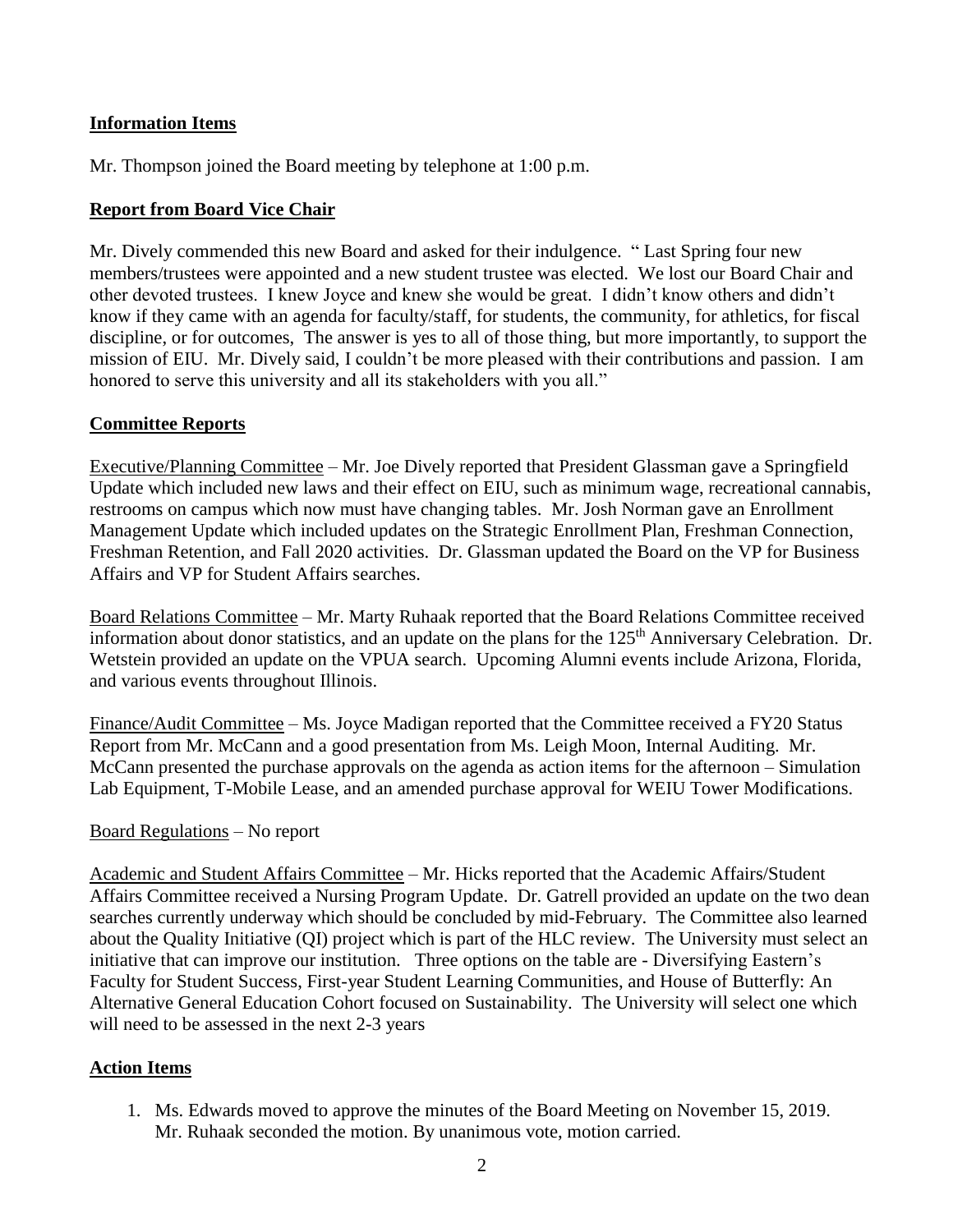- 2. Mr. Ruhaak moved to take action on the housing rates with no proposed increase and to table the housing rates with a proposed increase until the April meeting. By unanimous vote, motion carried.
- 3. Mr. Ruhaak moved to approve the housing rates for University Court and University Apartments. Ms. Edwards seconded the motion. By unanimous vote, motion carried. Ms. Madigan moved to approve the purchase of lab equipment from CAE Healthcare, Sarasota, FL at a cost of approximately \$200,000.00 including a five-year maintenance agreement and related CPI increase. The source of funds are Local and Gift Funds. There are no BEP vendors supplying this type of equipment. Ms. Conlin seconded the motion.

Roll was called and the vote was as follows:

| Ms. Conlin   | Yes |
|--------------|-----|
| Mr. Dively   | Yes |
| Ms. Edwards  | Yes |
| Mr. Hicks    | Yes |
| Ms. Madigan  | Yes |
| Mr. Ruhaak   | Yes |
| Mr. Thompson | Yes |
|              |     |

Motion carried.

4. Ms. Madigan moved to approve the reduction in rent for the T-Mobile Lease from \$2,382.83 to \$1,950.00 to bring the rent into conformity with current market conditions. WEIU uses the income from this lease to fund its regular operations. Ms. Conlin seconded the motion.

Roll was called and the vote was as follows:

| Ms. Conlin   | Yes |
|--------------|-----|
| Mr. Dively   | Yes |
| Ms. Edwards  | Yes |
| Mr. Hicks    | Yes |
| Ms. Madigan  | Yes |
| Mr. Ruhaak   | Yes |
| Mr. Thompson | Yes |
|              |     |

Motion carried.

5. Ms. Madigan moved to approve the two-year renewal of the President's Contract, June 1, 2020 through May 31, 2022, with a market-based adjustment of ten percent and an additional benefit of an annual executive physical. All other tems will remain the same. Mr. Thompson seconded the motion.

Roll was called and the vote was as follows:

Ms. Conlin No.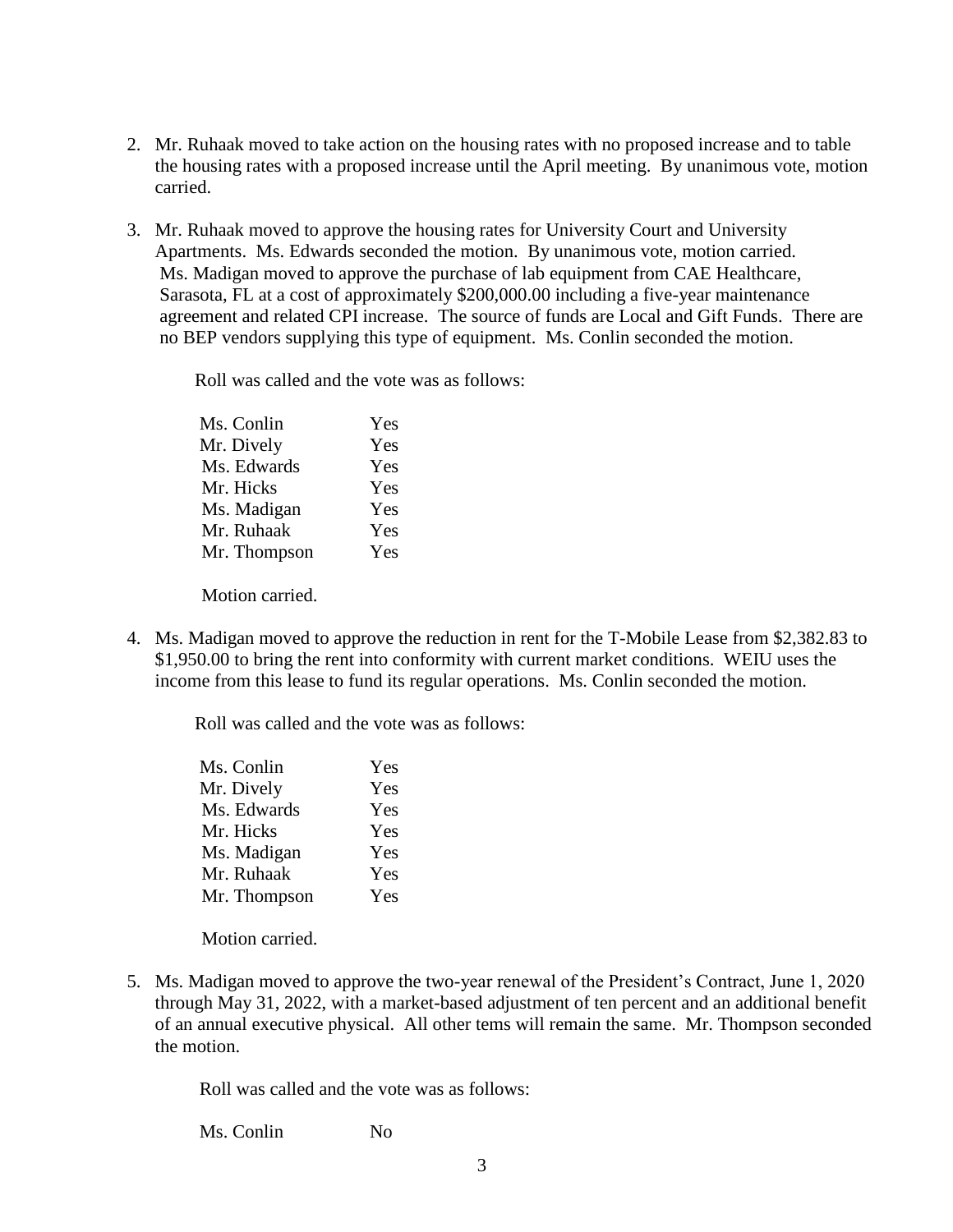| Yes |
|-----|
| Yes |
| Yes |
| Yes |
| Yes |
| Yes |
|     |

Motion carried.

- 6. Ms. Conlin moved to bestow an Honorary Degree on Mr. Timothy Burke, EIU '71 and '72. Ms. Madigan seconded the motion. By unanimous vote, motion carried.
- 7. Mr. Thompson moved to approve this new AFSCME, Local 981, Agreement. AFSCME ratified the tentative agreement on January 9, 2020, and the effective date of the contract is December 1, 2019 through June 30, 2023. There are eleven members in the bargaining unit. The total cost of the agreement is \$69,481.00. Mr. Dively seconded the motion.

Roll was called and the vote was as follows:

| Ms. Conlin   | No  |
|--------------|-----|
| Mr. Dively   | Yes |
| Ms. Edwards  | Yes |
| Mr. Hicks    | Yes |
| Ms. Madigan  | Yes |
| Mr. Ruhaak   | Yes |
| Mr. Thompson | Yes |

Motion carried.

- 8. First reading of proposed revisions to Board of Trustees Regulations, Board of Trustee Regulations §V. Administrative Affairs,  $\mathbb{I}$ . 3 and 4(a) & (f) and  $\mathbb{I}$ . 1 and 3. No action was required.
- 9. Mr. Ruhaak moved to approve the amended purchase of the WEIU Tower Modifications at a cost of \$385,800.00 from Electronic Research Inc., Chandler, IN. The source of funds was Grant Funds. Ms. Conlin seconded the motion.

Roll was called and the vote was as follows:

| Ms. Conlin   | Yes |
|--------------|-----|
| Mr. Dively   | Yes |
| Ms. Edwards  | Yes |
| Mr. Hicks    | Yes |
| Ms. Madigan  | Yes |
| Mr. Ruhaak   | Yes |
| Mr. Thompson | Yes |
|              |     |

Motion carried.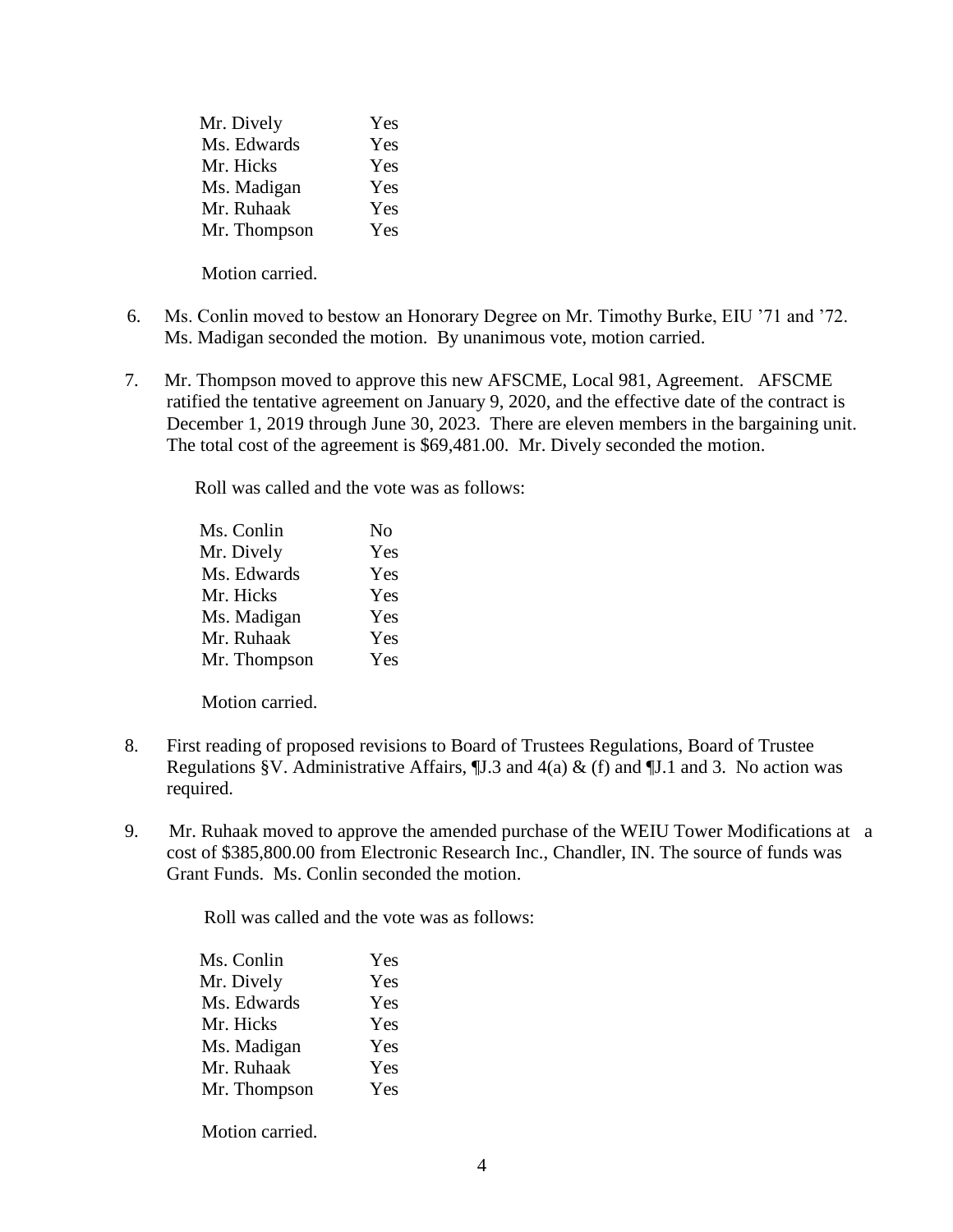## **Information Items**

#### **President's Report**

Mr. Mark Hudson gave a presentation on Housing and Dining. Eastern was the first residential campus. Mr. Hudson talked about Housing and Dining options. Interestingly, Dining Services serve over 500,000 meals a year plus thousands of customers in retail environments. Mr. Hudson provided photographs of "before and after" examples of the renovations that have been undertaken in the residence halls and dining facilities. He also noted that Housing is partnering with faculty collaboratively in maximizing our student success – Faculty Fellows Program in residence halls, Honors Housing, and the Freshman Connection. The Freshman Connection will begin in the Fall 2020. The pilot program will pair 150 Lawson Hall incoming freshman students with a peer mentor for their first year at EIU.

Dr. Andy Kabasele, Assistant Dean for International Education, of the Office of International Students and Scholars talked about the International Student Experience at EIU. Recruitment efforts include travel to countries such as Saudi Arabia, Qatar, United Arab Emirates, Brunei, Vietnam, and Bahrain. International Student Spring Enrollment is 116 undergraduate students, 198 graduate students, and 1 post-baccalaureate student, for a total of 315 students. Eastern issued 305 I-20 forms. Of that number, 53 Visas were approved, 128 Visas were denied, 124 did not apply for a Visa, and 14 transfer-in students for 67 total new enrollees. Fifty-seven countries are represented on Eastern's campus and some of the top countries are India, China, South Korea, Ghana, and Saudi Arabia. Dr. Kabasele talked about the services provided for International Students and program activities.

### **Reports from Constituencies**

#### Faculty Senate – No report

Staff Senate – Ms. Peggy Brown thanked the Board for approving the AFSCME contract for the catering and food service employees. Faculty and Staff Senates continue to work together and co-sponsored the Quality Initiative Project (QIP) Forum, and they are reviewing the recently proposed IU Code of Ethics. While the Staff Senate is pleased that Dr. Glassman's contract was extended, they are concerned that he received a market increase while staff has received meager raises over the past 6 or 7 years. Several administrative and professional employee positions have been converted to civil service positions effective January 1, 2020. There is concern about the minimum wage increase and the compression with civil service salaries.

Student Government – Ms. Carson Gordon reported that the Student Senate is still accepting new senators. Two new senators have been appointed and five interviews are scheduled for next week. Student Government continues to have a campus-wide dialogue about mental health, and they are collaborating with HERC. A student involvement fair was held with 80 registered groups. Goals for the semester – increase Student Government retention, continue to strengthen relationship with student body, inclusivity, and outreach.

#### **Summary of Purchases \$100,000-\$249,999**

| Vendor                    | <b>Type of Purchase</b>    | Bids | Amount       |
|---------------------------|----------------------------|------|--------------|
| <b>CDW Government LLC</b> | Wireless Upgrade Equipment | (A)  | \$143,803.02 |
|                           | for Thomas Hall            |      |              |

(A) IPHEC Contract #RM071017